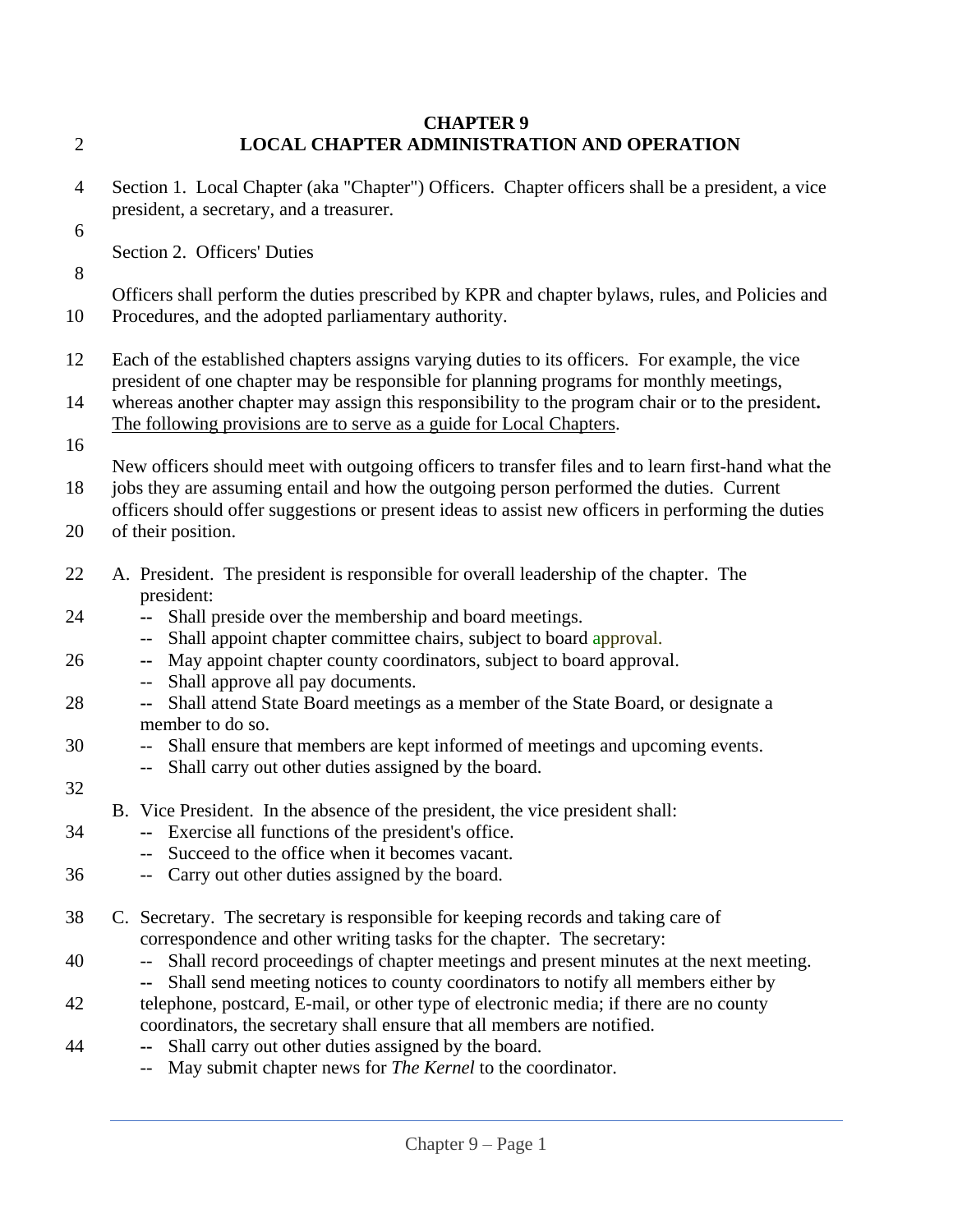- 46
- D. Treasurer. The treasurer is the financial officer of the chapter. The treasurer shall: 48
	- -- Have custody of all funds of the chapter.
- 50 -- Deposit all chapter funds into the chapter account in a timely manner.
- -- Disburse funds of the chapter only at the direction of the chapter president or the 52 board.
	- -- Keep full and accurate accounts of receipts and disbursements.
- 54 -- Prepare and present a report of chapter finances to membership at each chapter meeting.
- 56 -- Forward appropriate financial records at end of each fiscal year to the chapter audit chair.
- 58 **--** If a newly organized chapter, establish a bank account. Each chapter uses the same tax identification number as the State organization does. That number is available
- 60 from the Administrative Manager and the State Treasurer. The bank will assign the chapter its own individual bank account number.
- 62 **--** Carry out other duties assigned by the board.
- 64 Section 3. Nomination and Election of Local Chapter Officers
- 66 Nomination and election of local chapter officers shall be as specified in the respective chapter's bylaws. The KPR Bylaws state that chapters shall annually elect a president, a vice president, a
- 68 secretary, and a treasurer. The bylaws of each chapter shall state nominating and election procedures and terms of office. Generally, officers serve a term of one year, from July 1 to June
- 70 30. They may be eligible for re-election.
- 72 The nominating committee chair is responsible for presiding over the committee's activities for nominating candidates for officers. Duties of the committee include:
- 74 **--** Discuss potential officer candidates.
	- **--** Speak with and encourage members to consider serving as chapter officers.
- 76 -- Identify, secure consent, and prepare a slate of nominees in good standing to serve as president, vice president, secretary, and treasurer for presentation to the chapter.
- 78 -- Present the slate of nominees for election to office at the annual meeting for receiving annual reports, election of officers, and any other business that may arise.
- 80

Chapter presidents shall notify the Administrative Manager by June 30 of the names, addresses,

82 and telephone numbers of chapter officers and committee chairs for the new year. The

- Administrative Manager must have this information to distribute to the State Officers and State 84 Chairs.
- 86 Section 4. Local Chapter Standing Committees and their Duties
- 88 Chapter standing committees are: Audit, Legislative, and Membership and may include Program committee.
- 90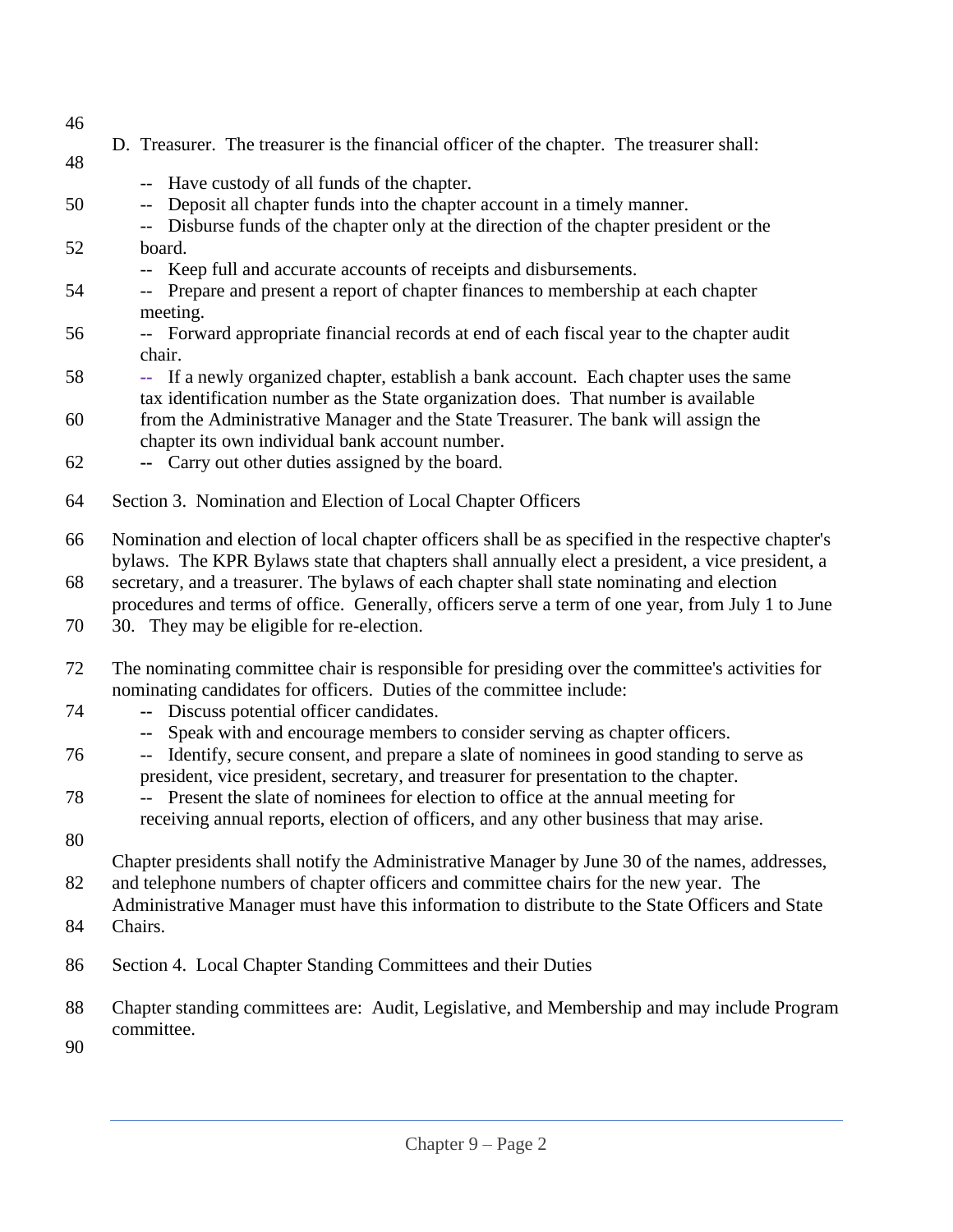- A. Audit Committee. Duties of this committee include performing audits of the chapter 92 treasurer's records and submitting the audit report to the State Audit Chair each year in accordance with instructions from that chair. The chapter chair shall serve on the State 94 Audit Committee. 96 B. Legislative Committee. Each local legislative committee may have representation from the State Employees, County Employees, and State Police employees' systems. The 98 legislative chair shall: -- Serve on the State Legislative Committee. 100 **--** Keep chapter membership informed. -- Coordinate legislative activities for the chapter such as telephone calls, attending 102 legislative committee meetings, etc. 104 C. Membership Committee. The membership chair shall: -- Serve on the State Membership Committee. 106 -- Work with the State Membership Chair in recruiting new members and retaining members. 108 -- Work with county coordinators to develop membership in their areas; perform this task or refer it to a member of the committee where there are no county coordinators. 110 -- Follow up on efforts to get members who are delinquent to pay their dues to renew membership. 112 -- Ensure that letters are written to recent retirees informing them of KPR's purpose, inviting them to join KPR, and enclosing KPR's application brochure, which describes 114 KPR purposes, membership benefits, and membership eligibility, and includes an application. 116 -- Ensure that "welcome" letters are written to new members, informing them of chapter meeting information and activities. 118 D. Program Committee. The program chair is responsible for planning programs for the 120 monthly meetings. 122 Section 5. Local Chapter Special Committees 124 A. Awards Committee. The chapter is encouraged to have an awards committee, which shall be responsible for soliciting nominations for and selecting KPR members to receive awards 126 for outstanding leadership on behalf of KPR or who have demonstrated "special assistance" to the welfare of others. 128 B. Other Special Committees. The president, with board approval, may create and appoint 130 special committees as the need arises.
- 132 Section 6. Local Chapter County Coordinators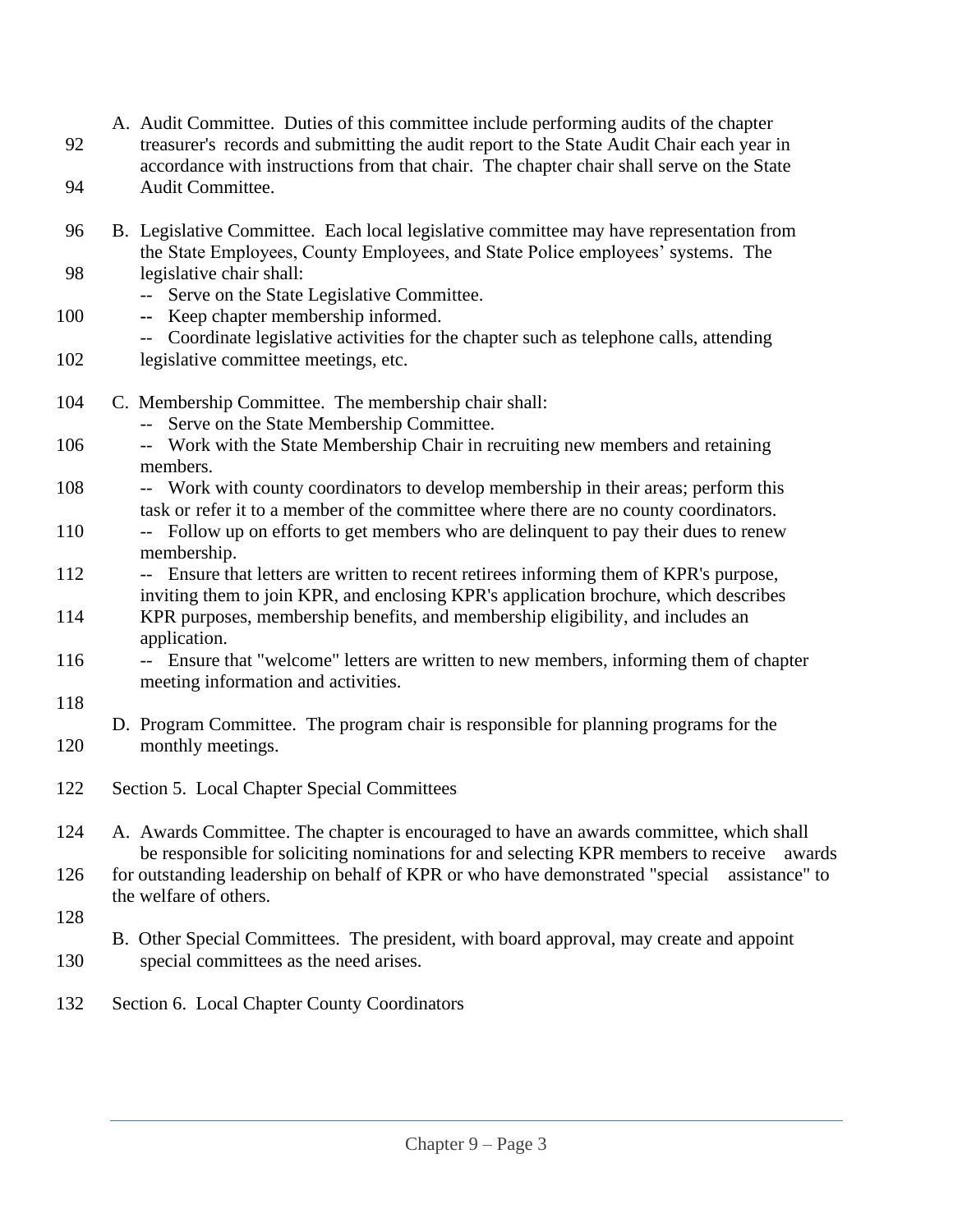| 134 | If the chapter chooses, a county coordinator may be appointed for each of the counties within the<br>chapter area. County coordinators ideally should be able to find contact information for  |
|-----|------------------------------------------------------------------------------------------------------------------------------------------------------------------------------------------------|
| 136 | prospective members, particularly those recent retirees who live in a county other than their<br>work county; have basic computer skills; perhaps still have some connections in various state |
| 138 | agencies; and be enthusiastic about KPR and willing to follow up as indicated.                                                                                                                 |
| 140 | The coordinators shall:<br>-- Act as liaison between the chapter board and the membership in their respective                                                                                  |
| 142 | counties.<br>-- Set up telephone networks to notify members and prospective members of chapter                                                                                                 |
| 144 | meetings, legislative bills that need to be acted upon, and any other items that local<br>members need to be informed of quickly.                                                              |
| 146 | -- Work with the membership chair in recruiting new members in the area and work to<br>retain members, including contacting members who have not renewed their                                 |
| 148 | membership.                                                                                                                                                                                    |
| 150 | Some of their duties related to members/prospective members assigned to them might be:<br>a) Identifying and compiling information necessary for mailing letters about                         |
| 152 | membership.<br>b) Contacting members about various issues, such as recruiting them to write letters                                                                                            |
| 154 | to or call legislators, encouraging them to subscribe to the KPR alert system,<br>attend meetings, etc.                                                                                        |
| 156 | c) Perhaps keeping those members who do not have E-mail informed about<br>information not in The Kernel yet.                                                                                   |
| 158 | d) Keeping the State Membership Chair informed about changed information so that<br>chair can update her/his records and submit it to the AM for his/her records.                              |
| 160 | e) Encouraging those members on the "non-renewal" list to pay their dues.<br>f) Perhaps helping with letters to prospective members and "welcome" letters to new                               |
| 162 | members.                                                                                                                                                                                       |
| 164 | Section 7. Communications to Members                                                                                                                                                           |
| 166 | Chapter officers and other leaders communicate with members by making announcements in The<br>Kernel; calling members directly; sending postcards, letters, or E-mail messages; or advertising |
| 168 | in the local newspaper. A telephone network may also be used to enable members to quickly<br>respond to particular needs, such as informing members of the needs of the State Legislative      |
| 170 | Committee, to attend meetings, call their legislators, etc. The telephone network should be<br>organized and in place before the need arises.                                                  |
| 172 |                                                                                                                                                                                                |
| 174 | To organize such a network, the chapter president shall designate a chapter member(s) to handle<br>the responsibility. (See the chapter about communications to members.)                      |
| 176 | KPR also communicates through its website ( <i>www.kentuckypublicretirees.org</i> ) and Facebook<br>page (Kentucky Public Retirees).                                                           |
| 178 |                                                                                                                                                                                                |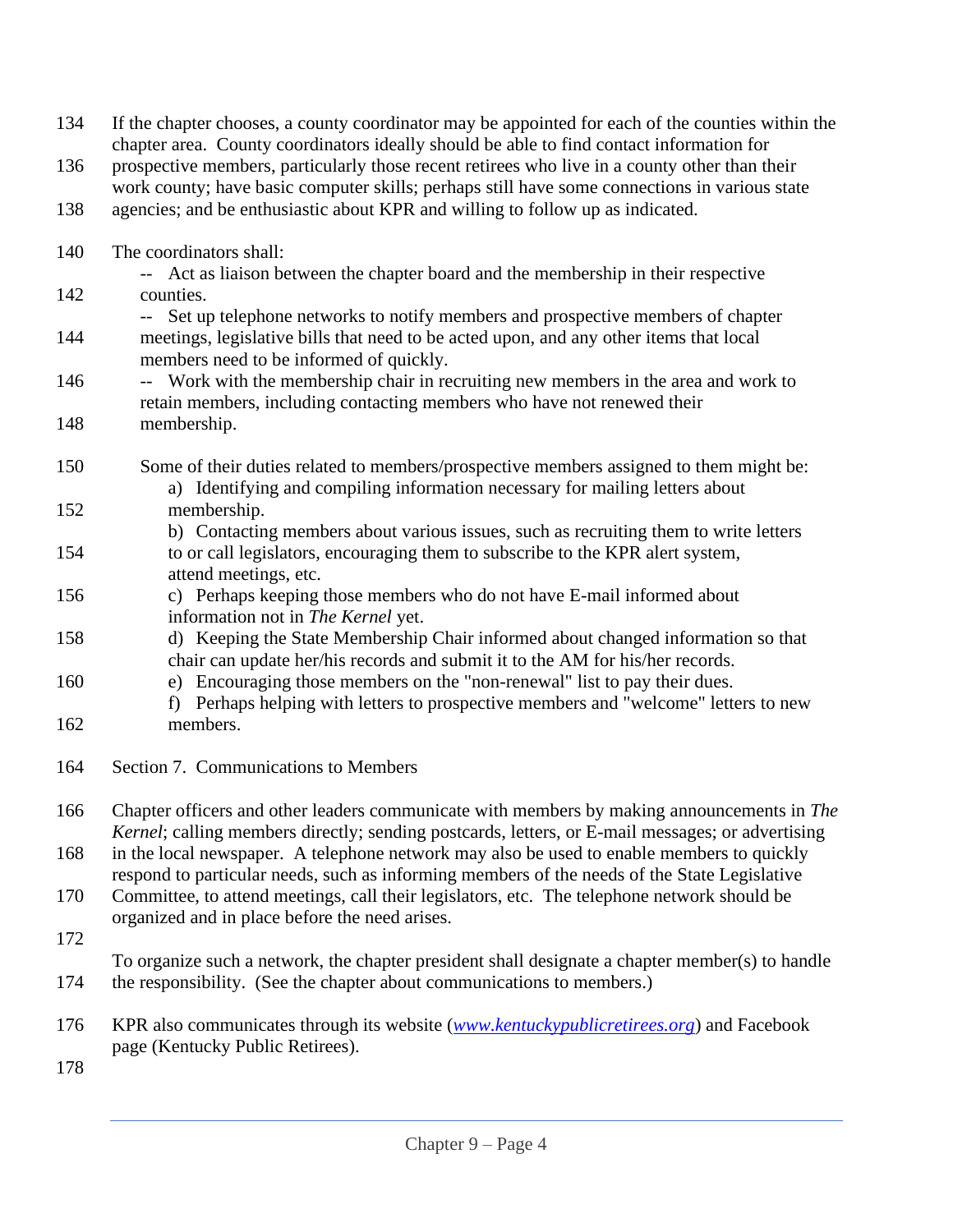## 180 Section 8. Local Chapter Meetings

- 182 A. Meeting Notices. Meeting notices shall include the date, time, and place.
- 184 B. Location and Time. Establishing a favorable location and time for chapter meetings is important for optimal attendance. Some things to consider in selecting a meeting place 186 are centrality, cost, convenience, parking, and room space. Some chapters select a restaurant where the members can meet for lunch and have their program and business 188 meeting afterward. Some chapters set a standard meeting place and time for each month. (Example: Set the meeting for the third Tuesday of each month at 11:30 a.m. 190 for lunch followed by a program and business meeting at XYZ Restaurant.) Other
- chapters prefer to rotate their meetings among the various counties within their area.
- 192
- C. Type of Meetings. The meeting agenda may vary depending on the need and time of 194 year. For example, when the legislature is in session, it may be necessary to allow more time for taking care of business. At other times of the year, entertainment may be the 196 highlight of the meeting. Some chapters plan a potluck picnic during the year. If a chapter has done something that was a big success with its members, it will often become 198 an annual event.
- 200 D. Speakers and Entertainment. One needs only to consider the variety of interests of retirees to select speakers or entertainment for meetings. Retirees are interested in financial 202 planning, insurance, health topics, travel, retirement benefits, gardening, etc. Speakers may be obtained through universities, pharmacies, insurance companies, local government 204 agencies, chambers of commerce, travel agencies, local clubs, the Retirement System, etc. Entertainment is often acquired through members or acquaintances of members, local 206 churches, etc.
- 208 Invitations to speakers/presenters should specifically state what compensation/expense reimbursement will be provided by the chapter. Most chapters offer the speaker or 210 entertainer a complimentary lunch as compensation.
- 212 Section 9. Financial Matters
- 214 A. Compensation and Expenses. All officers, county coordinators, committee chairs, and members shall serve without compensation. Expenses shall be allowed within limits 216 prescribed by the chapter board.
- 218 B. Reimbursement Procedures for Expenses covered by Local Chapters.
- 220 1) Travel Expenses. For allowable expenses covered by the Local Chapter, a Travel Expense Voucher (see "Exhibits") with receipts must be submitted to the chapter 222 treasurer for reimbursement. All travel is subject to approval of the chapter president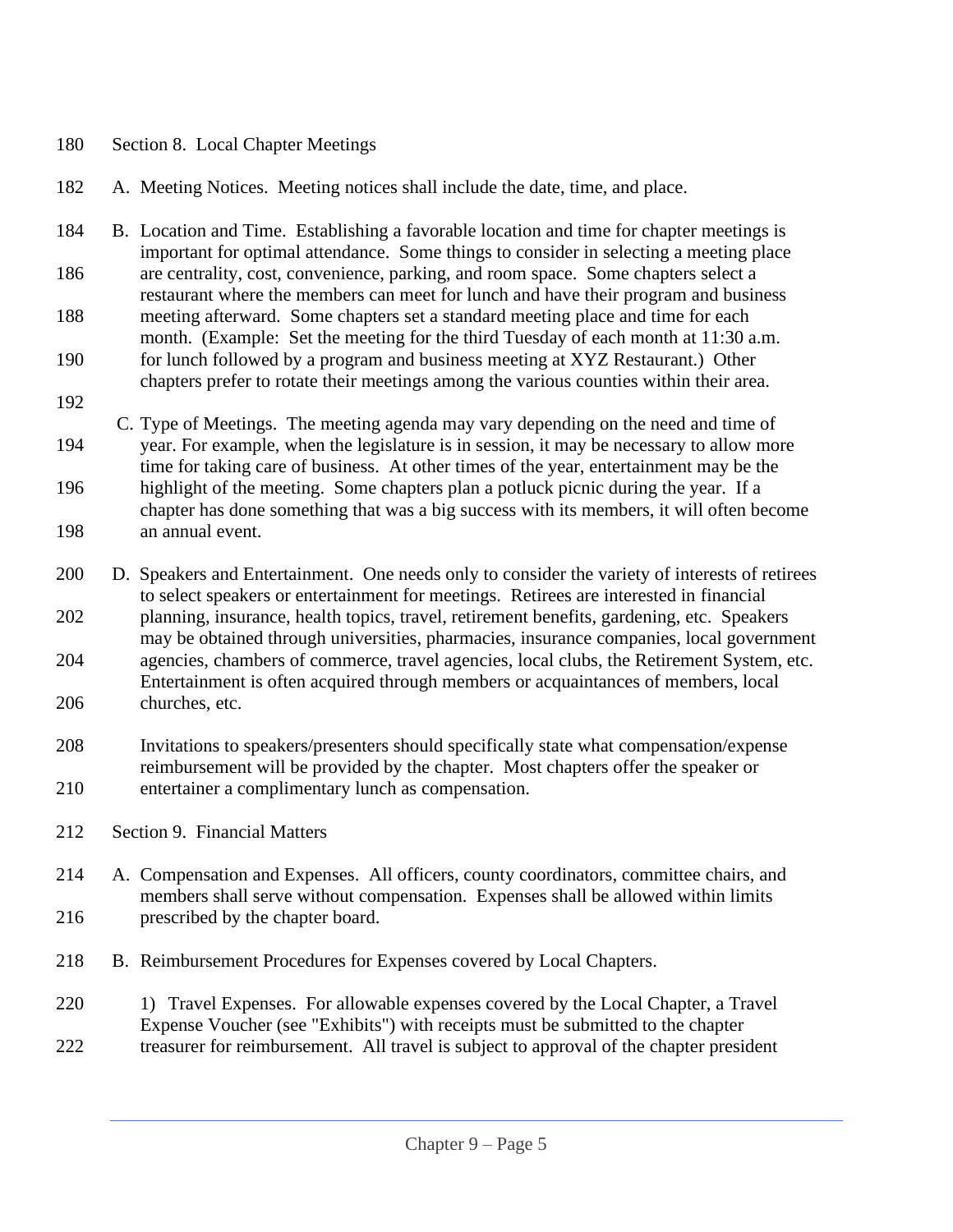| 224        | or his/her designated representative. Where possible, travel via automobile should be<br>shared. Travel alone when shared transportation is available shall not be reimbursed                        |
|------------|------------------------------------------------------------------------------------------------------------------------------------------------------------------------------------------------------|
| 226        | except in extenuating circumstances as determined and approved by the president or                                                                                                                   |
| 228        | his/her designee.                                                                                                                                                                                    |
| 230        | Travel Expenses include:<br>-- Auto Expenses. Authorized travel via personal auto is reimbursable at the $35¢$ -<br>per-mile rate set by the Board. The number of miles traveled must be recorded on |
| 232        | the Travel Expense Voucher and shall be as allowed on the mileage chart in<br>Exhibits."                                                                                                             |
| 234        | -- Lodging. Receipted overnight lodging during the course of authorized travel is<br>reimbursed at cost. The single rate for lodging is paid for travel when only one                                |
| 236        | person is a KPR member in authorized travel status or when only one of two KPR<br>members is in authorized travel status.                                                                            |
| 238        | -- Meals. Meal expenses incurred during the course of authorized travel shall<br>be reimbursed based on receipts submitted with the Travel Expense Voucher.                                          |
| 240        | 2) Expenses other than Travel. Claims for expenses other than travel expenses shall be<br>submitted on the Miscellaneous Expense Voucher (see "Exhibits"). Such expenses                             |
| 242        | include the following:<br>-- Postage and Printing/Copying Expenses. Receipted postage and printing/copying                                                                                           |
| 244        | expenses shall be reimbursed at cost.<br>Telephone Calls. Telephone calls relating to KPR business shall be reimbursed                                                                               |
| 246        | upon itemized statements showing date, person called, location, purpose, and<br>charges.                                                                                                             |
| 248        | -- Miscellaneous. Other expenses must be approved in advance by the president or a<br>designated representative.                                                                                     |
| 250<br>252 | C. Reimbursement Procedures for Expenses covered by the State Organization                                                                                                                           |
| 254        | For allowable expenses covered by the State organization as detailed in this Policies and<br>Procedures Manual, the applicable expense voucher with receipts shall be submitted to                   |
| 256        | the State Treasurer in accordance with procedures set forth in the chapter on state<br>administration and operation.                                                                                 |
| 258        | D. Recommended Chapter Treasurer Procedures and Reports                                                                                                                                              |
| 260        | Certain elementary accounting procedures are necessary to enhance a degree of uniformity<br>among the chapters and the audit process annually. It is equally important that chapter                  |
| 262        | treasurers have some guidelines that will help them with the duties listed for chapter<br>treasurers in this manual.                                                                                 |
| 264        | The following procedures offer some safeguards for the treasurer and the chapter.                                                                                                                    |
| 266        | Though chapters generally have few financial transactions during a month, full and<br>$-\!$ –<br>accurate records must be maintained in order for chapters to monitor their finances.                |
| 268        |                                                                                                                                                                                                      |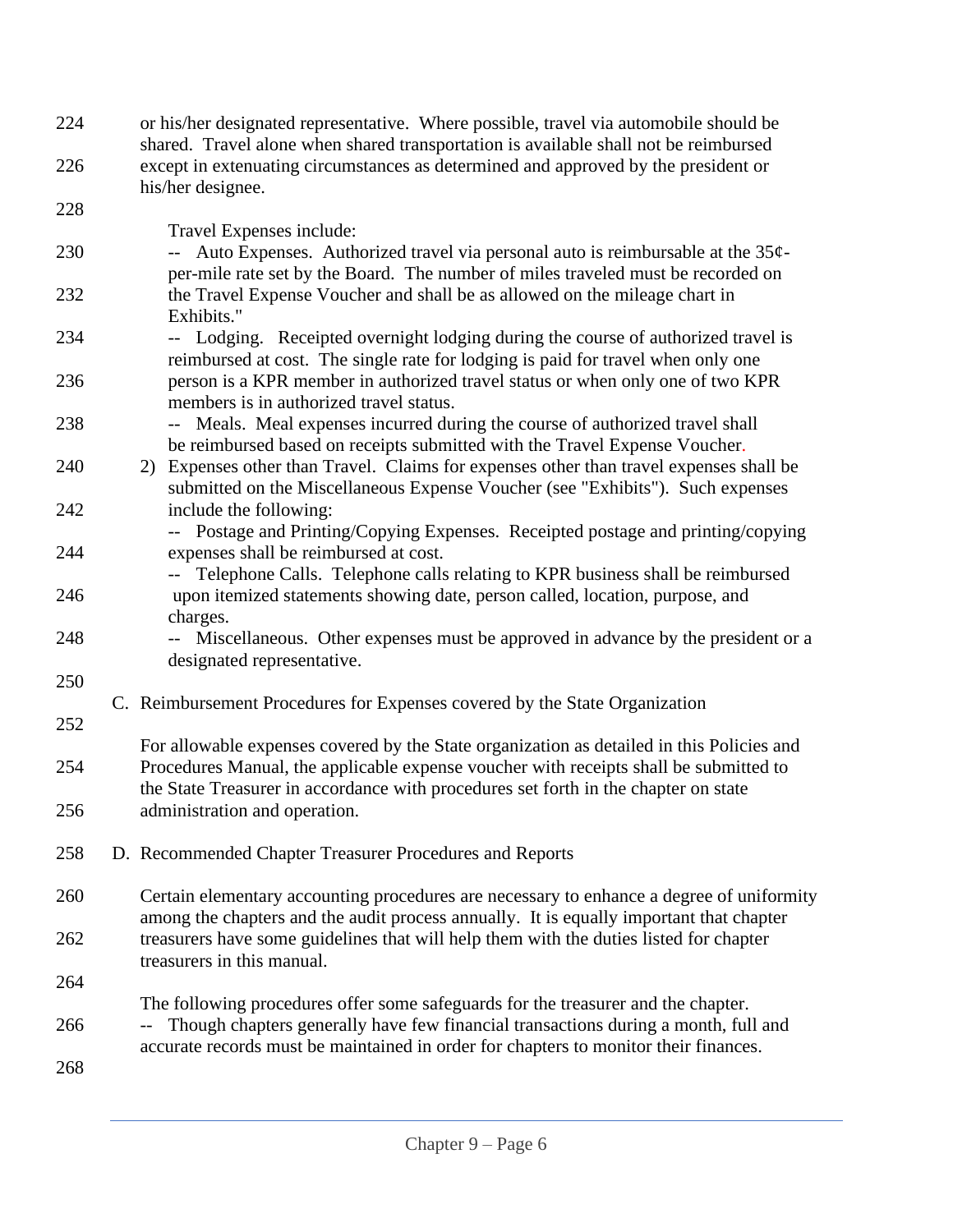| 270 | -- Make deposits of chapter income within ten (10) working days.<br>Disburse chapter funds only at the direction the of the chapter president or board. |
|-----|---------------------------------------------------------------------------------------------------------------------------------------------------------|
| 272 | A ledger should be used for the purpose of a current record of all income,<br>$\overline{\phantom{m}}$                                                  |
|     | disbursements, and balances. At the end of the year, the ledger will also help the                                                                      |
| 274 | treasurer and the auditor track and reconcile income and disbursements. The                                                                             |
|     | ledger should have three columns or more to reflect income, disbursements, and                                                                          |
| 276 | balances. Such a ledger should also provide<br>space for the date and description of each                                                               |
|     | transaction.                                                                                                                                            |
| 278 | -- Each item of income or disbursement should be listed on a separate line in                                                                           |
|     | chronological order listing: Date/Description of Transaction/ Income/                                                                                   |
| 280 | Disbursement/Balance.                                                                                                                                   |
|     | -- Every expense should be documented by an invoice, receipt, expense voucher,                                                                          |
| 282 | memorandum, or copy of chapter minutes approving payment.                                                                                               |
|     | -- Unusual expenses and special authorizations by the chapter (charitable donations,                                                                    |
| 284 | speaker fees, special outings, monetary award, disbursements to members, etc.) not                                                                      |
|     | having an invoice, receipt, or voucher should be documented with copy of chapter                                                                        |
| 286 | minutes OR brief memorandum approved by chapter president documenting the                                                                               |
|     | chapter action approving the payment.                                                                                                                   |
| 288 | -- Retain all documents supporting chapter income and disbursements - deposit slips,                                                                    |
|     | bank statements, cancelled checks, invoices, receipts, expense vouchers,                                                                                |
| 290 | memorandums and copies of chapter minutes documenting expenses, and any other                                                                           |
|     | documents or reports pertaining to chapter finances.                                                                                                    |
| 292 | Interest income on savings account or CD being paid directly to the checking account                                                                    |
|     | would be added to the checking account records as an income item.                                                                                       |
| 294 | The value of certificates of deposit and saving accounts should not be included in the                                                                  |
|     | monthly checking balances since it will make the monthly reconciliation process more                                                                    |
| 296 | difficult. The only time for these balances to be added together is for the purpose of                                                                  |
|     | showing Total Chapter Balances for any report requesting this total.                                                                                    |
| 298 | Computer printouts with the necessary information will be acceptable for treasurers                                                                     |
|     | who keep their ledger by computer.                                                                                                                      |
| 300 | Treasurer reimbursing him/herself for expenses should also have chapter president                                                                       |
|     | sign the check OR the receipt OR a brief memorandum approving the payment. This                                                                         |
| 302 | won't be necessary for chapters that require two signatures on checks.                                                                                  |
|     | Soon after December 31, the end of the fiscal year, the treasurer should reconcile all                                                                  |
| 304 | chapter funds for end of the calendar year balances, completing the Chapter                                                                             |
|     | Treasurer's Annual Financial Summary report for the fiscal year just ended. This will                                                                   |
| 306 | help ready the chapter records for the audit process and get the new calendar year                                                                      |
|     | started with necessary beginning balances. Forms for the financial summary can be                                                                       |
| 308 | copied from the Exhibits section in the back of this manual.                                                                                            |
|     | Prepare and send the Treasurer's Annual Financial Summary and all financial records                                                                     |
| 310 | for the fiscal year just ended for audit by the Local Chapter audit chair.                                                                              |
|     |                                                                                                                                                         |
| 312 |                                                                                                                                                         |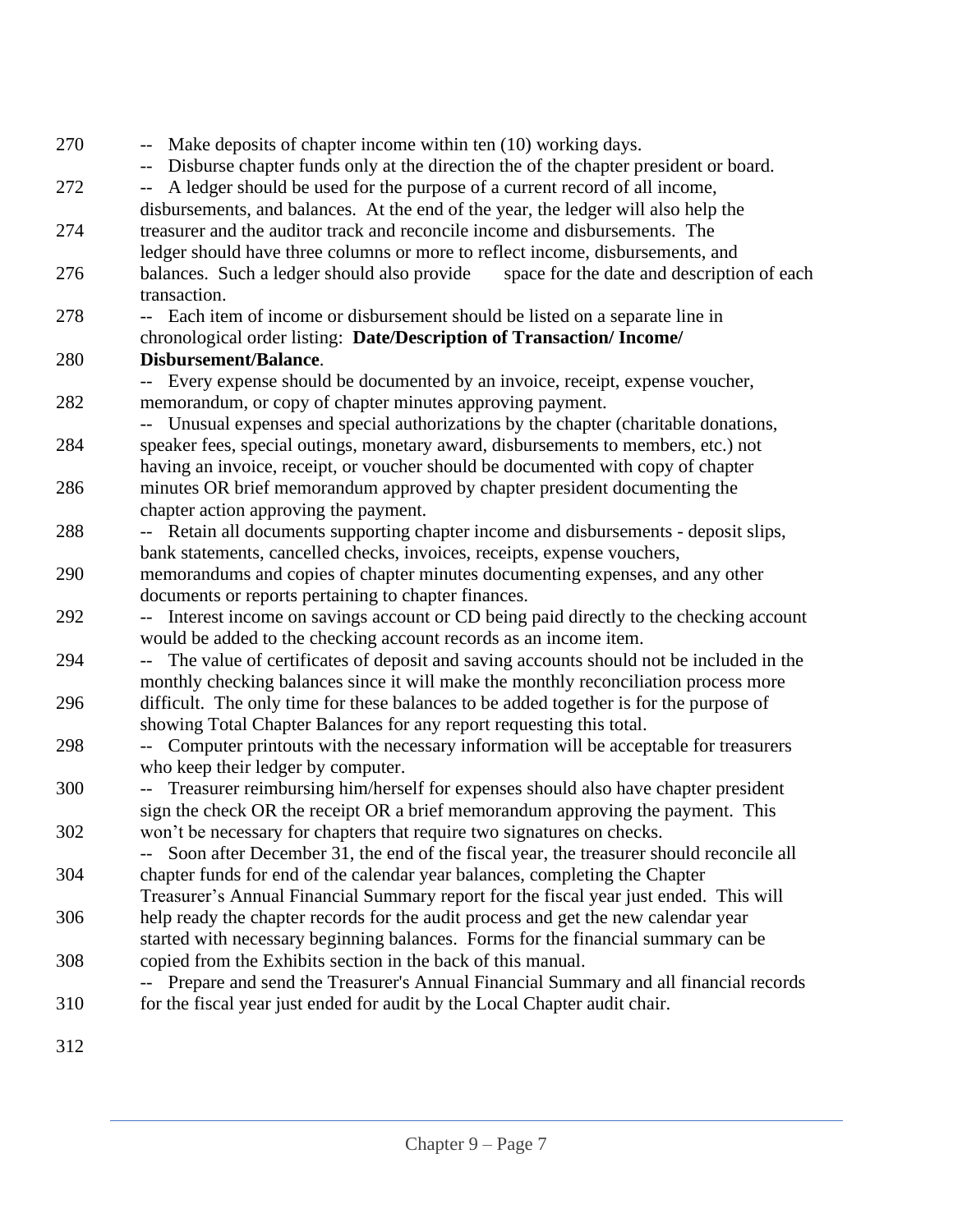|  |  | 314 Section 10. Adoption of Bylaws by Local Chapters |
|--|--|------------------------------------------------------|
|  |  |                                                      |

316 KPR Bylaws state that, "In order to carry out their activities, chapters shall adopt bylaws that conform to the KPR Bylaws and Policies and Procedures." Following are sample bylaws that a 318 chapter shall adopt. An underscore indicates that information is to be entered in accordance with the chapter's decisions. 320

- 322 BYLAWS 324 of the \_\_\_(name of Local Chapter)\_\_\_\_\_\_\_\_\_\_\_\_ CHAPTER  $326$  of KENTUCKY PUBLIC RETIREES, Inc. 328 ARTICLE I 330 Name 332 The name of this chapter shall be the \_\_(name of Local Chapter)\_\_\_\_\_\_\_\_\_\_\_\_ Chapter of the Kentucky Public Retirees, Inc. It shall serve a geographical area as designated by the State 334 Board. 336 ARTICLE II Members; Dues 338 Section 1. Eligibility for Membership. 340 A.Any person who is currently receiving, or has previously received, retirement benefits from any state-administered system or who would be eligible for immediate retirement 342 from any state-administered retirement system is eligible for membership in KPR. B. A spouse of a KPR member who is not eligible for membership as provided in 344 Article III. Section 1. A. is eligible for membership in KPR. Such members shall have rights and privileges at the KPR Local level only except they shall not be eligible to serve 346 as Chapter President or Chapter Vice President, or to represent the Chapter at State Board meetings. 348 C. Membership shall be in a local chapter that serves a geographical area designated by the Board or as a member-at-large. Members may choose their affiliation. 350 Membership in the State organization is a prerequisite for membership in this chapter. 352 Section 2. Dues. Annual dues in the amount determined by the State Board shall be paid on a
- calendar-year basis. All dues shall be forwarded to the Administrative Manager. The State 354 organization will return chapter dues to the chapter in accordance with policies and procedures adopted by State KPR.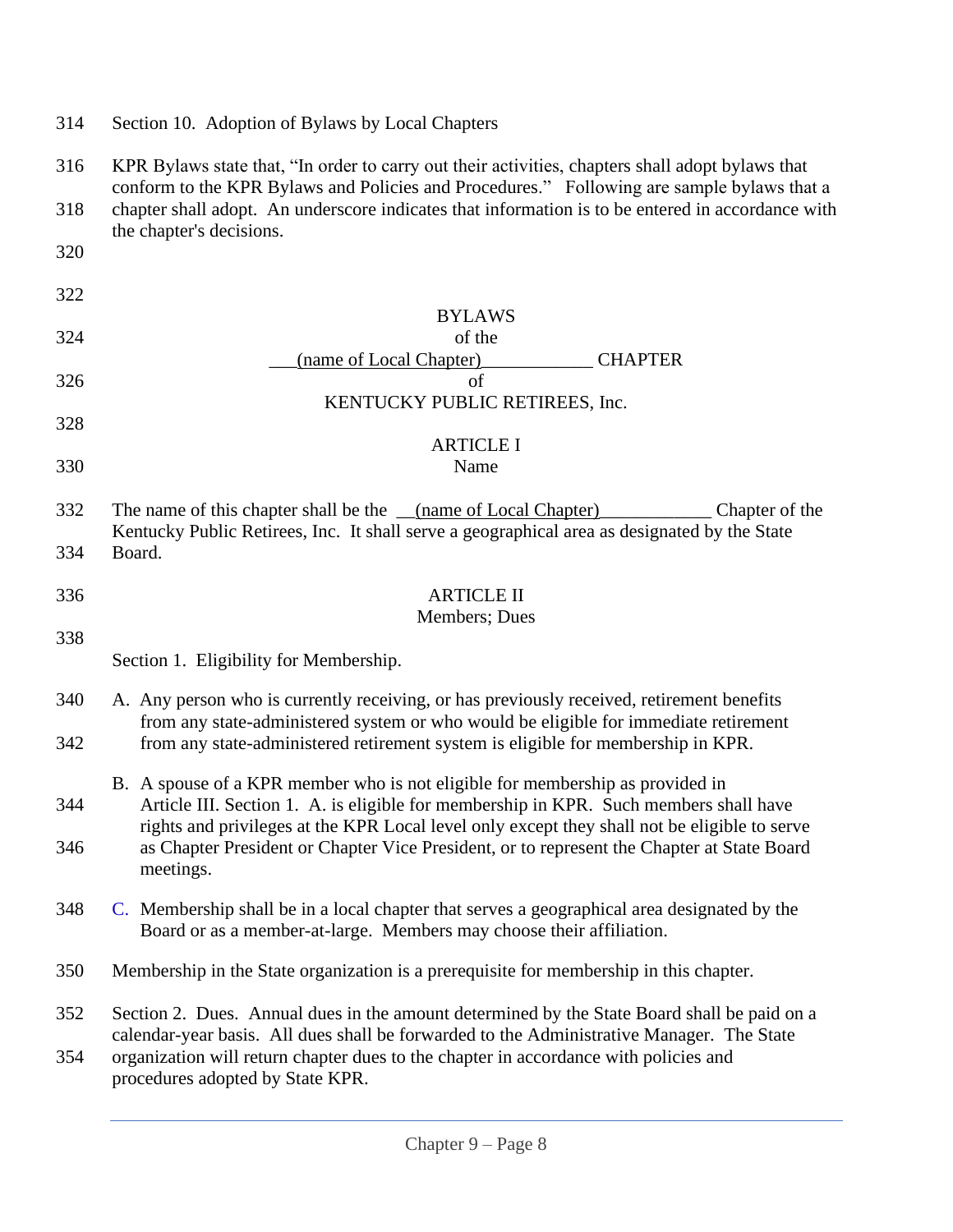| 356        |                                                                                                                                                                                                                                                                  |  |  |  |
|------------|------------------------------------------------------------------------------------------------------------------------------------------------------------------------------------------------------------------------------------------------------------------|--|--|--|
| 358        | <b>ARTICLE III</b><br>Officers; Nomination and Election Procedure                                                                                                                                                                                                |  |  |  |
| 360        | Section 1. Officers and Their Duties. Officers of the chapter shall be a president, a vice<br>president, a secretary, and a treasurer. Their duties shall be as provided in KPR State and                                                                        |  |  |  |
| 362        | Chapter bylaws and rules, Policies and Procedures, and the adopted parliamentary authority.                                                                                                                                                                      |  |  |  |
| 364        | Section 2. Nomination and Election Procedure                                                                                                                                                                                                                     |  |  |  |
| 366        | A. Nominating Committee. At the <i>_March</i> / April) chapter meeting of each year, the<br>chapter president shall appoint a nominating committee of a chair and two additional                                                                                 |  |  |  |
| 368        | members. No member may serve on the committee two consecutive years. It shall be the<br>duty of this committee to nominate candidates for the offices to be filled at the _(May/                                                                                 |  |  |  |
| 370        | <u>June)</u> chapter meeting.                                                                                                                                                                                                                                    |  |  |  |
| 372        | B. Nominating Committee Report. At the <i>(April/May)</i> chapter meeting, the<br>nominating committee shall present the names of nominees for election at the ___(May /                                                                                         |  |  |  |
| 374        | June) meeting. After the nominating committee's slate is presented, nominations from<br>the floor shall be permitted.                                                                                                                                            |  |  |  |
| 376        | C. Election. The election shall be held at the chapter annual meeting in $\text{May } / \text{June}$ . If                                                                                                                                                        |  |  |  |
| 378<br>380 | there is more than one nominee for an office, the election shall be by ballot vote of<br>members present at the meeting. If there is only one nominee for each office, the vote<br>may be by voice vote. A majority vote shall elect.                            |  |  |  |
| 382<br>384 | D. Term of Office. Officers shall serve a term of one year, from July 1 to June 30 or until<br>their successors are elected; they shall be eligible for re-election. Officers are sworn in at<br>the first meeting of the term, which begins July1 of each year. |  |  |  |
| 386        | E. Vacancy in Office. A vacancy in the office of president shall be filled for the remainder                                                                                                                                                                     |  |  |  |
| 388        | of the term by the vice president. A vacancy in any other elective office shall be filled<br>for the remainder of the term by appointment by the board.                                                                                                          |  |  |  |
| 390        |                                                                                                                                                                                                                                                                  |  |  |  |
| 392        | <b>ARTICLE IV</b><br><b>Chapter Meetings</b>                                                                                                                                                                                                                     |  |  |  |
| 394        | Section 1. Regular Meetings. The chapter shall hold at least six (6) regular meetings each year.                                                                                                                                                                 |  |  |  |
| 396        | Section 2. Local Chapter Annual Meetings. The (May/June) meeting shall be designated the<br>annual meeting for the purpose of receiving annual reports of officers and committees, election                                                                      |  |  |  |
| 398        | of officers, and any other business that may arise.                                                                                                                                                                                                              |  |  |  |
| 400        |                                                                                                                                                                                                                                                                  |  |  |  |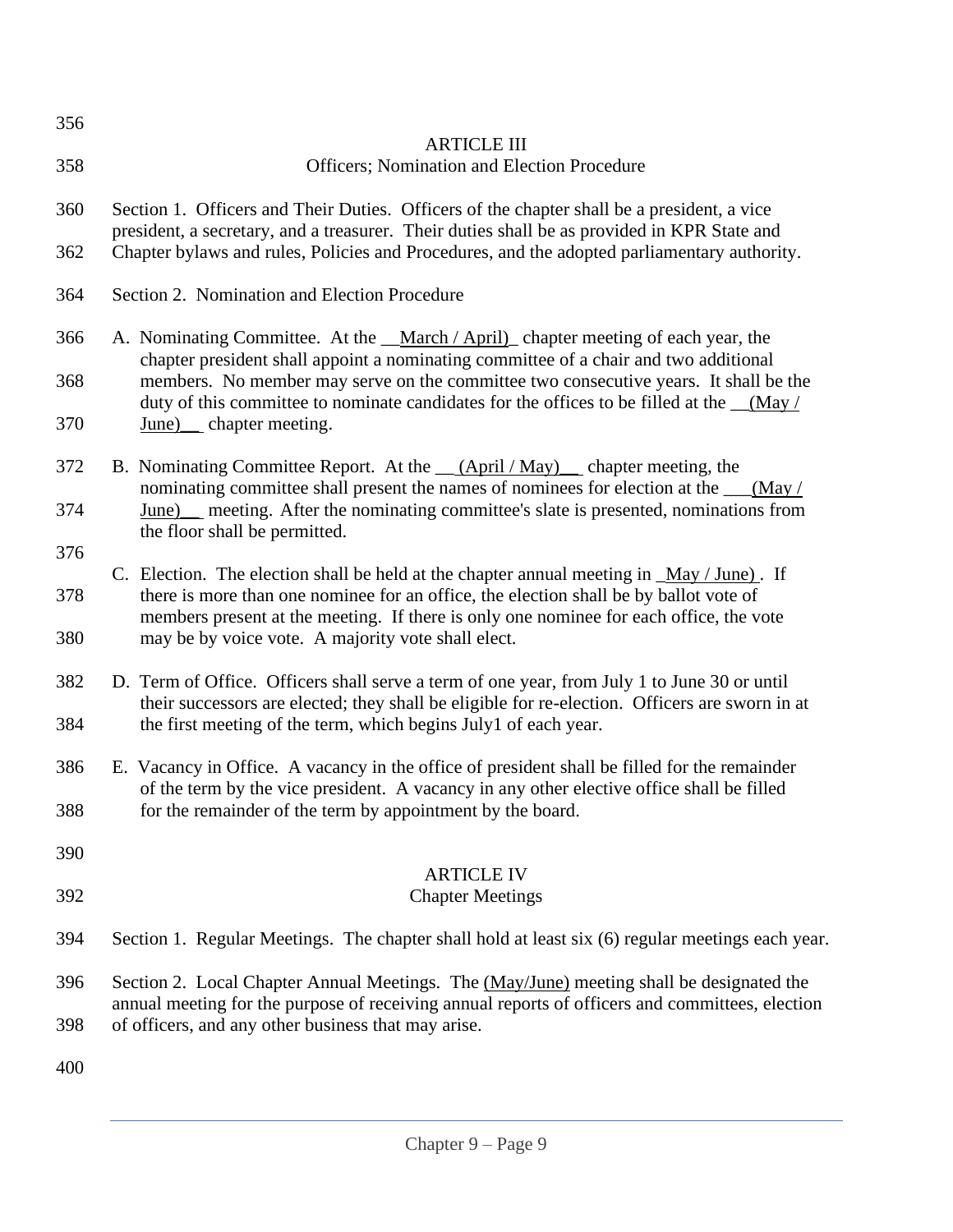| 402<br>404 | Section 3. Special Meetings. Special meetings may be called by the board to consider matters of<br>an emergency nature that may arise between meetings and that require action before the next<br>meeting. |
|------------|------------------------------------------------------------------------------------------------------------------------------------------------------------------------------------------------------------|
| 406        | Section 4. Conduct of Business Electronically. The membership may conduct business by<br>E-mail or other type of electronic media, with decisions ratified at the next meeting.                            |
| 408        | Section 5. Quorum. The quorum shall be __(complete)                                                                                                                                                        |
| 410<br>412 | <b>ARTICLE V</b><br><b>Board of Directors</b>                                                                                                                                                              |
| 414        | Section 1. Composition of the Board. The board shall be composed of the elected officers, at<br>least one additional member selected from each county of the chapter's area (County                        |
| 416        | Coordinators), and/or the chair of each standing committee of the chapter.                                                                                                                                 |
| 418        | Section 2. Duties of the Board. The board shall be responsible for directing the <u>(name of</u><br>Chapter in activities and matters as specified by the KPR Bylaws and<br>Local Chapter)                 |
| 420        | Policies and Procedures and these bylaws                                                                                                                                                                   |
| 422        | Section 3. Meetings of the Board. The board shall meet (monthly/quarterly) or upon the call of<br>the president or upon petition of at least three members of the board.                                   |
| 424<br>426 | Section 4. Conduct of Business Electronically. The board may conduct business by E-mail or<br>any other type of electronic media, with decisions ratified at the next meeting                              |
| 428        | Section 5. Quorum. A quorum shall be a majority of the board.                                                                                                                                              |
| 430        |                                                                                                                                                                                                            |
| 432        | <b>ARTICLE VI</b><br>Committees                                                                                                                                                                            |
| 434        | Section 1. Standing Committees and their Duties. The following committees shall be designated<br>standing committees: Audit, Legislative, and Membership, and may include Program.                         |
| 436        |                                                                                                                                                                                                            |
| 438        | Duties of the standing committees shall be as provided in the KPR Bylaws, the Policies and<br>Procedures Manual chapter on local chapter administration and operation, and these bylaws.                   |
| 440        | Section 2. Special Committees. Special committees may be established by the president, board,<br>or membership to serve a special purpose for a specific length of time and may include an                 |
| 442        | Awards Committee.                                                                                                                                                                                          |
| 444        |                                                                                                                                                                                                            |